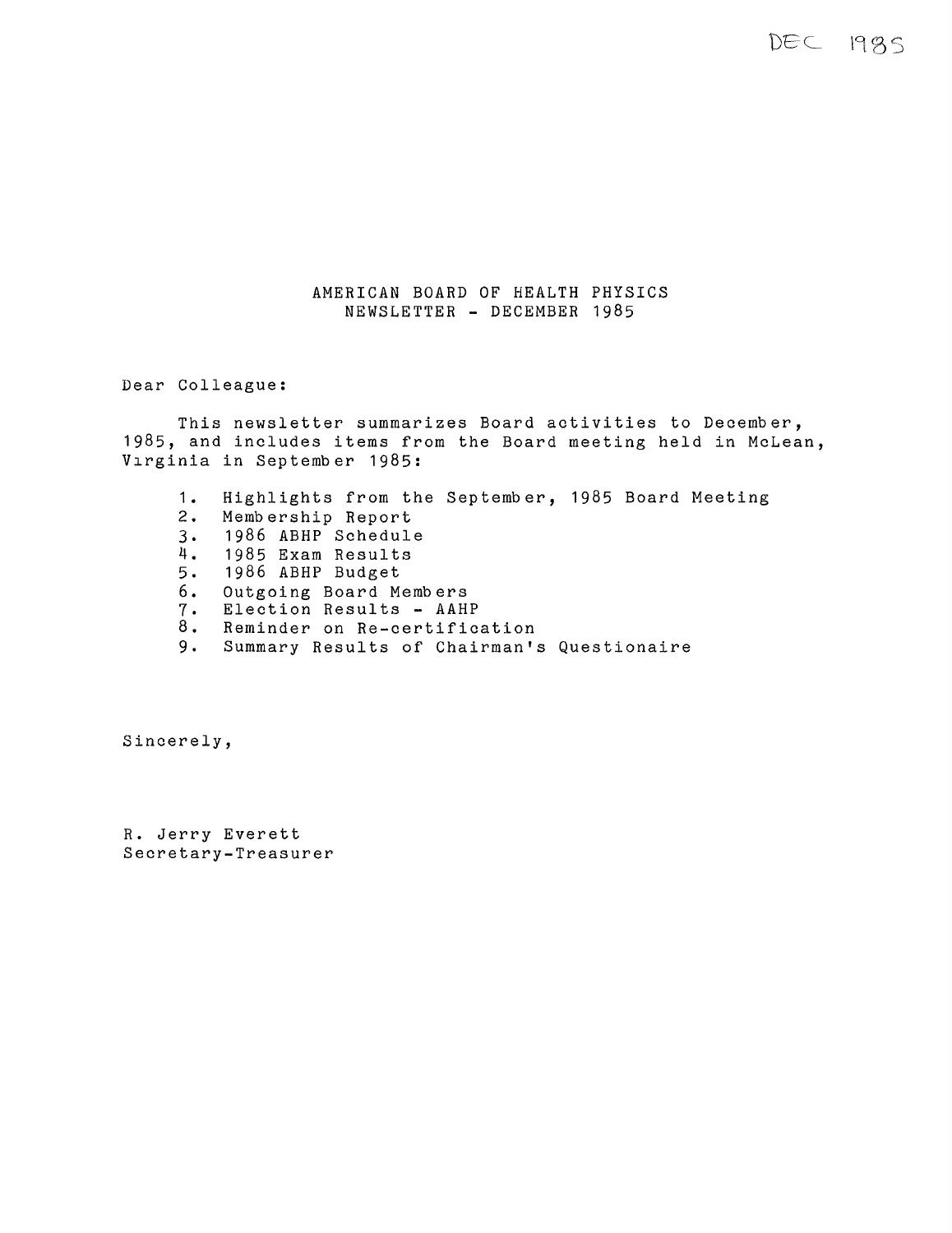#### 1. Highlights from the September 1985 Board Meeting

\* The Board decided to eliminate the oral exam format after the 1986 exam. It was agreed that the Board's time and talents would be best used by concentrating on improving the Part I and II exams. The Professional Examination Service also recommended to the Board that the oral format not be continued in its present form. Rather than changing and improving the oral format, the Board decided to discontinue the exam.

\* The Board accepted the role delineation model under study and development by PES. As you may know, the model attempts to describe tasks that HPs normally perform. The comprehensive panel chairman was instructed to structure the 1986 exam according to this model. Future discussions will concentrate on how best to test competence in the tasks of the model.

\* Most of the questions on the 1985 Part II exam (comprehensive and power reactor) were multiple graded, <sup>a</sup> considerable under taking by the panels and Board. The Board plans to continue this practice in the future, resources permitting. This practice should counteract any individual grader bias.

\* The Board accepted equivalence statements for candidates for certification that do not have the education requirements stated in the prospectus. The statements are:

- 1. In lieu of a minor in a physical science or engineering <sup>a</sup>candidate for certification may submit evidence of credit from an accredited college or university for course work in physical sciences, engineering or mathematics equivalent to 20 semester hours.
- 2. In lieu of the required baccalaurate degree a candidate for certification may submit evidence or credit from an accredited college or university for course work in physical or biological sciences, engineering or mathematics equivalent to 60 semester hours of which 20 hours must be physical sciences, engineering or mathematics.

\* The application fee for any ABHP exam will be increased to \$175.00 effective in 1987.

\* The ABHP will execute a contract with SASC (Secretariat) in December, 1985 for a term of three years with a six months termination clause.

\* The Board granted automatic Continuing Education Credits (CEC) for Congress of Radiation Control Program Directors and RSNA Meetings at a rate of 1 credit per day up to a total of 3 CEC's.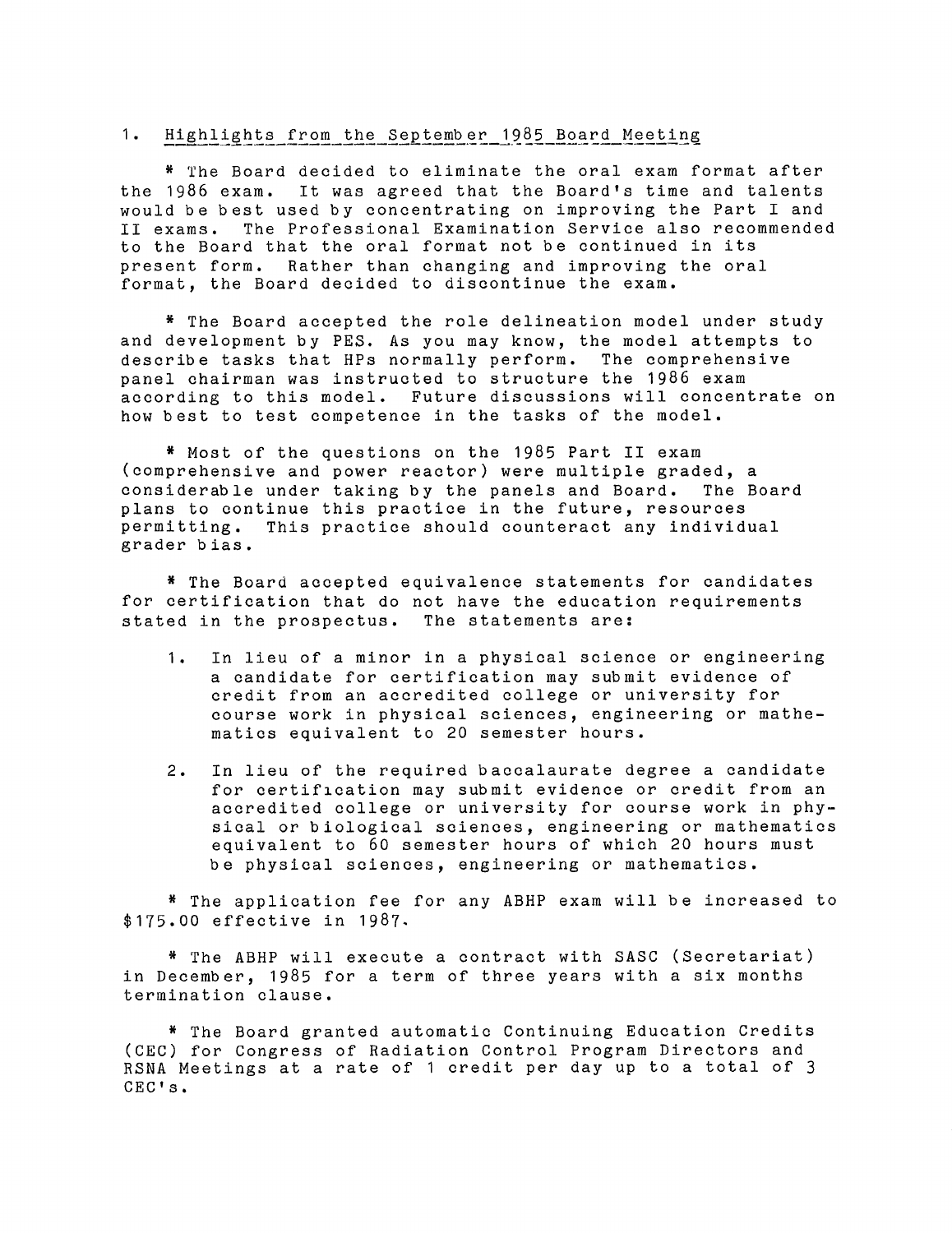\* The Board decided to refer items related to the Continuing Education Program to the Academy Executive Committee.

\* The Secretariat was directed to start assessing the \$25.00 fee for postponing an exam, including those in 1985 who postponed.

\* The Professional Examination Service will be asked by the Board to submit proposals for two projects. One would be a workshop to assist the panels and Board in preparing proper multiple choice and serialized multiple choice questions for the Part I and Part II exams, respectively and to attend an early 1986 meeting of the panels to provide guidance on proper question preparation.

## 2. Membership Report

565 Comprehensively Certified 25 dual certified 24 emeritus 21 inactive 187 nonactive 31 Power Reactor 17 deceased

In 1985, 95 renewal applications and 140 CEC requests have been received.

## 3. 1986 ABHP Schedule

June 28, 1986 - ABHP Board Meeting June 29, 1986 - Oral Exams June 30, 1986 - Written Exams

## 4. 1985\_Exam\_Results

The following were granted Comprehensive Certification in 1985:

| Rock E. Aker         | Charles J. Kalter  |
|----------------------|--------------------|
| Edgar D. Bailey      | Eric Kearsley      |
| John A. Bauhs        | Gary S. Kephart    |
| Gary A. Benda        | Roger Kloepping    |
| Joseph Bevelacqua    | Alan S. Klotz      |
| Paul K. Blake        | Susan M. Langhorst |
| Gerald C. Bowman     | Kent H. Larsen     |
| Edward Branagan, Jr. | Marc Lupien        |
| Stephen L. Bump      | William Mansfield  |
| Robert A. Burkhart   | David Oatley       |
| Milton W. Chilton    | Timothy Osborne    |
|                      |                    |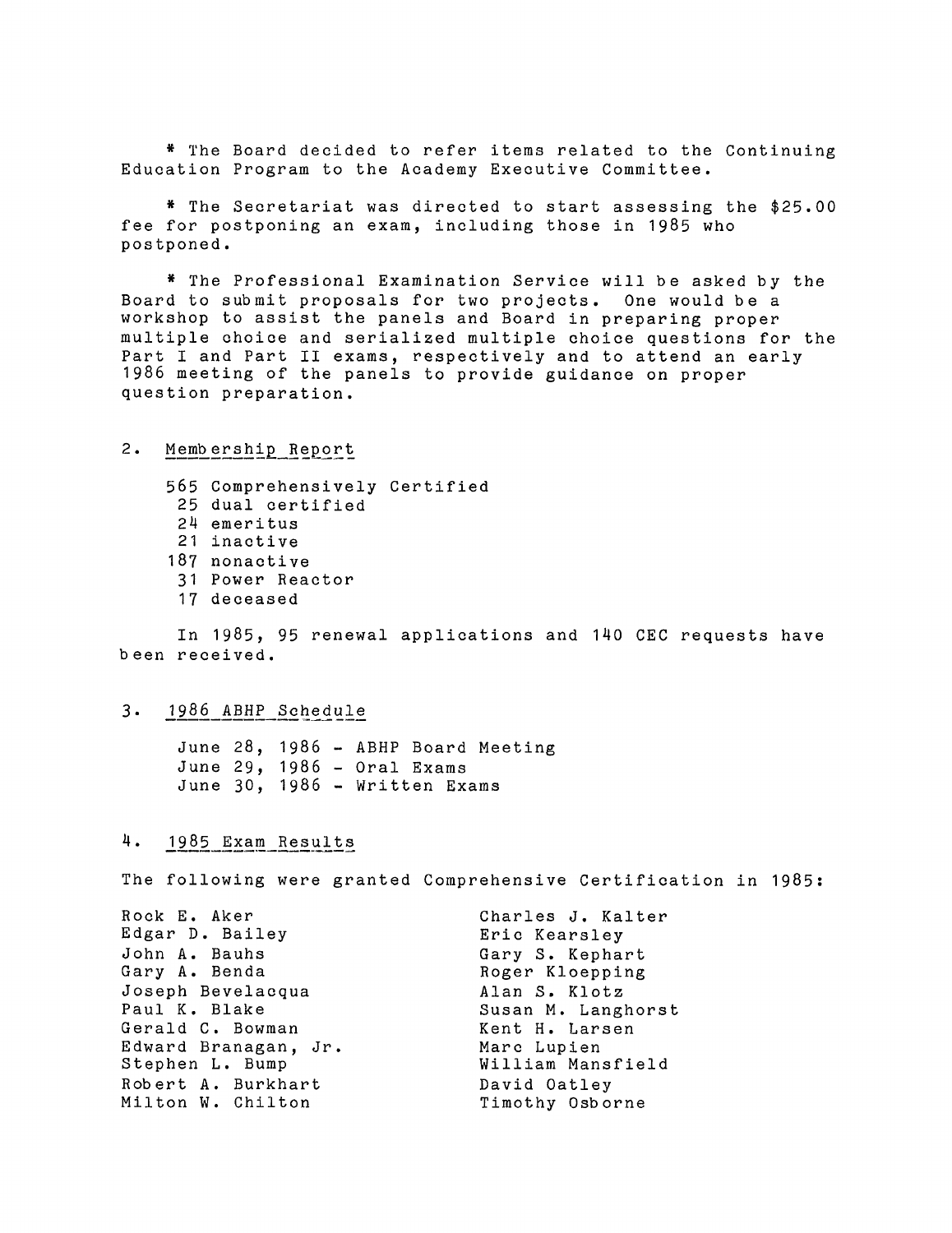Jack L. Coffey Mark Coombs William J. Cooper Eric L. Darois Gerald R. Davidson Paul C. Desjardins Richard L. Dickson Elizabeth Donnelly David A. Dooley Erich w. Dreyer David E. Drum Paul W. Frame Charles B. Galley Cornelius Gannon Wayne M. Glines Stuart Hinnefeld John G. Hodgson Stanley Jaeger Christine Pollard Robert Pollack Eugene Potter James A. Roberts Norman Rohrig<br>Gary M. Sandquist Gary M. Sandquist Paul Skierkowski David L. Smith Keramjit Thind Bruce Thomadsen Jerry Thomas Tham D. Tran Paula Trinoskey Toshihide Ushino Joseph C. Wang Janet Westbrook Mark Whittaker Thomas E. Widner Peter Wildenb org

The following were granted Power Reactor Certification in 1985:

Victor E. Anderson Arthur Desrosiers Bruce J. Dionne William Homyk Glenn Mathiasen E. Scott Medling Eric A. Mulcahey John T. Pavel Mark C. Simpson David Snellings

Congratulations!

5. 1986 ABHP Budget

The Board discussed estimated income and expenses in some detail. Travel and PES expenses have become significant items in the budget. A 1986 budget of \$73,425.00 was approved which is slightly in excess of estimated income. SASC will look at potential candidates for certification in future years to better predict income.

# 6. Outgoing\_Members

The Board expressed their appreciation for the dedicated work and contributions of outgoing Board members Ken Kase and Les Slab ack.